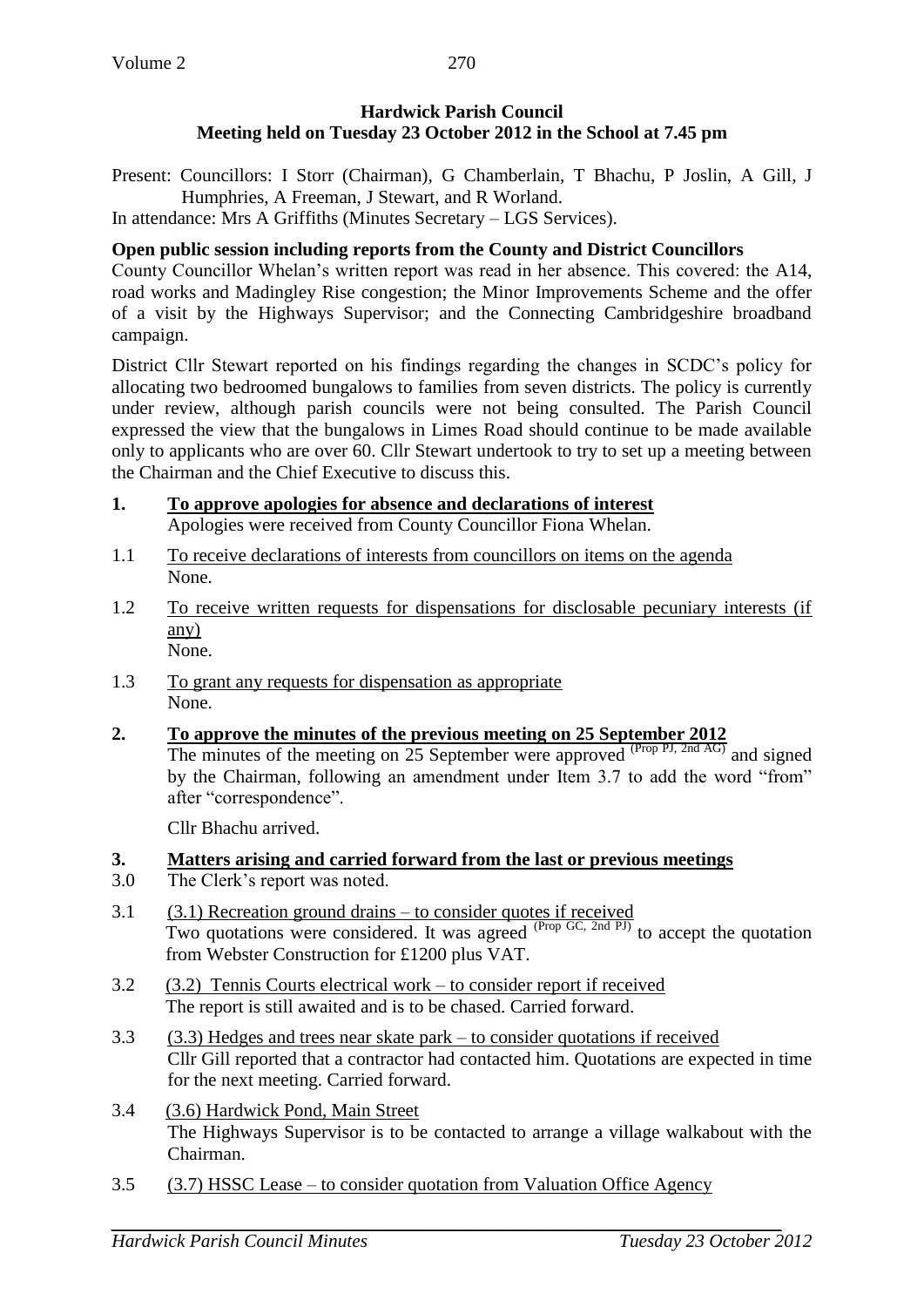It was unanimously agreed <sup>(Prop IS, 2nd GC)</sup> to accept the quotation from DVS (Valuation Office Agency) at a rate of £90 per hour, subject to their contacting the Council if negotiations are likely to exceed ten hours. It was agreed to take the office out of the lease.

The meeting was briefly closed to the public while the Council considered the terms of its proposed lease.

3.6 (4.4) To consider quotation for Children's Play Area sign

It was agreed <sup>(Prop</sup> IS, 2nd PJ) to accept the quotation from Algar Signcraft for £88 plus VAT. They are to be asked to meet the Chairman on site to agree the best location for the sign.

## **4. Correspondence/communications received**

- 4.1 Resident response to request to cut back overhanging bushes in Main Street Cllr Freeman confirmed that he had already replied to the resident. It was agreed to write again to the residents at the adjacent property to remind them to cut back their section of the hedge as the restriction of the width of the footpath was making it dangerous for pedestrians, particularly those with pushchairs, to pass.
- 4.2 Resident request for overhanging trees to be cut back adjacent to 15 Ashmead Drive Cllr Gill reported. It was agreed to respond to the resident that having looked at the tree branch and hedges concerned, the Parish Council has no objections if the resident makes arrangements to cut them back to the boundary with their property.

It was noted that a tree had come down across a pathway in the spinney. Cllr Gil will ask Peter Oakes for a quotation to deal with this.

- 4.3 CCC Local Flood Risk Management and Flood Asset Register strategy consultation Noted.
- 4.4 CCC Local Minor Highways Improvements 2013-2014 It was agreed to seek improvements for Cahill's corner again, in line with the previous application.
- 4.5 CCC changes to local bus services

The changes were noted. The draft questionnaire was considered and no changes were proposed. It was agreed to ask for 800 copies of the questionnaire to be provided, and to ask whether this could be distributed with Hardwick Happenings as a loose leaf insert. It was agreed that completed questionnaires should be returned to the shop.

## **5. Planning applications and decision notices**

- 5.1 Planning applications received since the last meeting
- 5.1.1 S/2097/12/FL 143 Limes Road Extension It was unanimously agreed  $P_{\text{top GC, 2nd JS}}$  to recommend approval.
- 5.1.2 S/1809/11 25 St Neots Road Change of use from motorcycle and car licence testing – amendment for information only The amendment for an additional parking area and the planting scheme were noted. The Parish Council made no recommendation.
- 5.2 SCDC Decision Notices
- 5.2.1 S/1909/12/DC 345 St Neots Road Discharge of conditions of approved S/0609/10/F – Permission granted. Noted.
- .5.3 Tree works applications None.